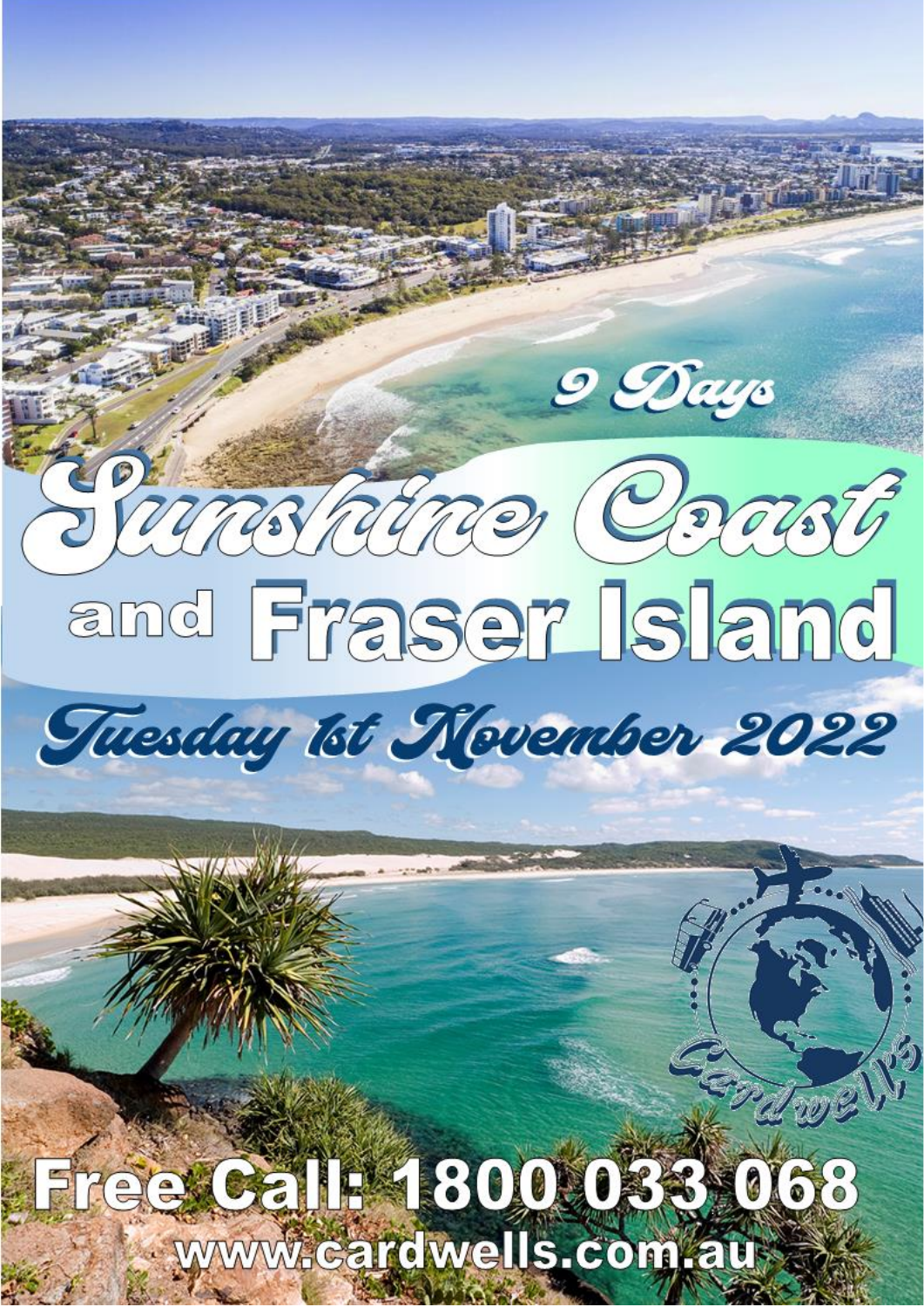# **9 Day Sunshine Coast & Fraser Island**

## **Departs: Tuesday 1<sup>st</sup> November '22 Price: \$4336**

(Single Room Option \$1990)

**TOUR INCLUDES: \* Free passenger pickup & return (please refer to booking schedule) \* Quality Accommodation \*Luggage Labels \* Name Badge \* Fraser Island Package \* a Devonshire Morning Tea \* No Hidden Extras \* ALL Breakfasts \* Two Course Dinners \* All Admission fees, sightseeing tours cruises & flights as per itinerary \* Fraser Island Guide with extensive local knowledge \* Morning & Afternoon Tea (weather/time permitting) B=Breakfast L=Lunch D=Dinner** 

### **Day 1 – Tuesday 1st November '22 MELBOURNE (D)**

Today we make our way down to the Melbourne where we stay at the **Best Western Airport Motel** and get a good night's sleep before our flight the following morning.

#### **Day 2 – Wednesday 2nd Nov MELBOURNE – SUNSHINE COAST (B, D)**

This morning after breakfast we take a shuttle bus to the **Tullamarine Airport** for our flight to the Sunshine Coast. On arrival you will be met by our Coach Captain whole will take you into town for lunch at your own leisure. Following lunch, and a look around, you will be taken to your accommodation for the next three nights at **Oaks Oasis Resort, Caloundra** where you will have time to rest and freshen up for dinner.

#### **Day 3 – Thursday 3**

**rd Nov SEA LIFE – SEAFOOD CRUISE (B, L, D)** 

After breakfast this morning we depart and travel to **Sea Life.** Sea Life Sunshine Coast is Queensland's best aquarium! You will discover tropical fish, rays and other amazing creatures as you surround yourself in the beauty of thousands of marine and freshwater creatures. No trip to the Sunshine Coast is complete without visiting Sea Life Sunshine Coast! Walk underwater through the glass viewing tunnel and see Australia's marine life like never before! Come within inches of huge sharks, rays and turtles and see some of the remarkable marine and freshwater animals that Australia is famous for. Then it's time for a wonderful **Seafood Cruise.** All meals are collected from direct from the waterfront seafood market at the Mooloolaba Spit. Sit back, relax and enjoy the multimillion dollars views while enjoying the freshest seafood the Sunshine Coast has to offer. Cruise effortlessly through the Mooloolaba Harbour, river & canals viewing our famous "Fishing Fleet", Pilot Boats & Recreational Vessels. Head out to the river mouth to enjoy picturesque views of the bay of Mooloolaba. Glide into the main river and canals to enjoy the sights of the Minyama mansions along Millionaire's row. We then depart the cruise for the **Queensland Air Museum.** Queensland Air Museum acquires, restores and maintains a collection of 75+ historically significant aircraft and related aviation displays at a 2 hectare site opposite the Caloundra Airport. The display has gown from just one aircraft in 1973, a Canberra Bomber to now more than 75 aircraft including a F-111, Mirage Jet, Australia's oldest DC-3. We then delight in afternoon tea in the **Botanical Gardens** before heading back to our accommodation.



**Day 4 - Friday 4<sup>th</sup> Nov <b>AUSTRALIA ZOO** (B,D)

This morning we enjoy a hearty breakfast before setting off to our day at the **Australia Zoo – Home of the Crocodile Hunter.** Located on Queensland's Sunshine Coast, Australia Zoo is a team of passionate conservationists working around-the-clock to deliver an animal experience like no other. Steve and Terri Irwin's vision has always been to make Australia Zoo the biggest and best wildlife conservation facility in the entire world, and there is no other zoo like Australia Zoo!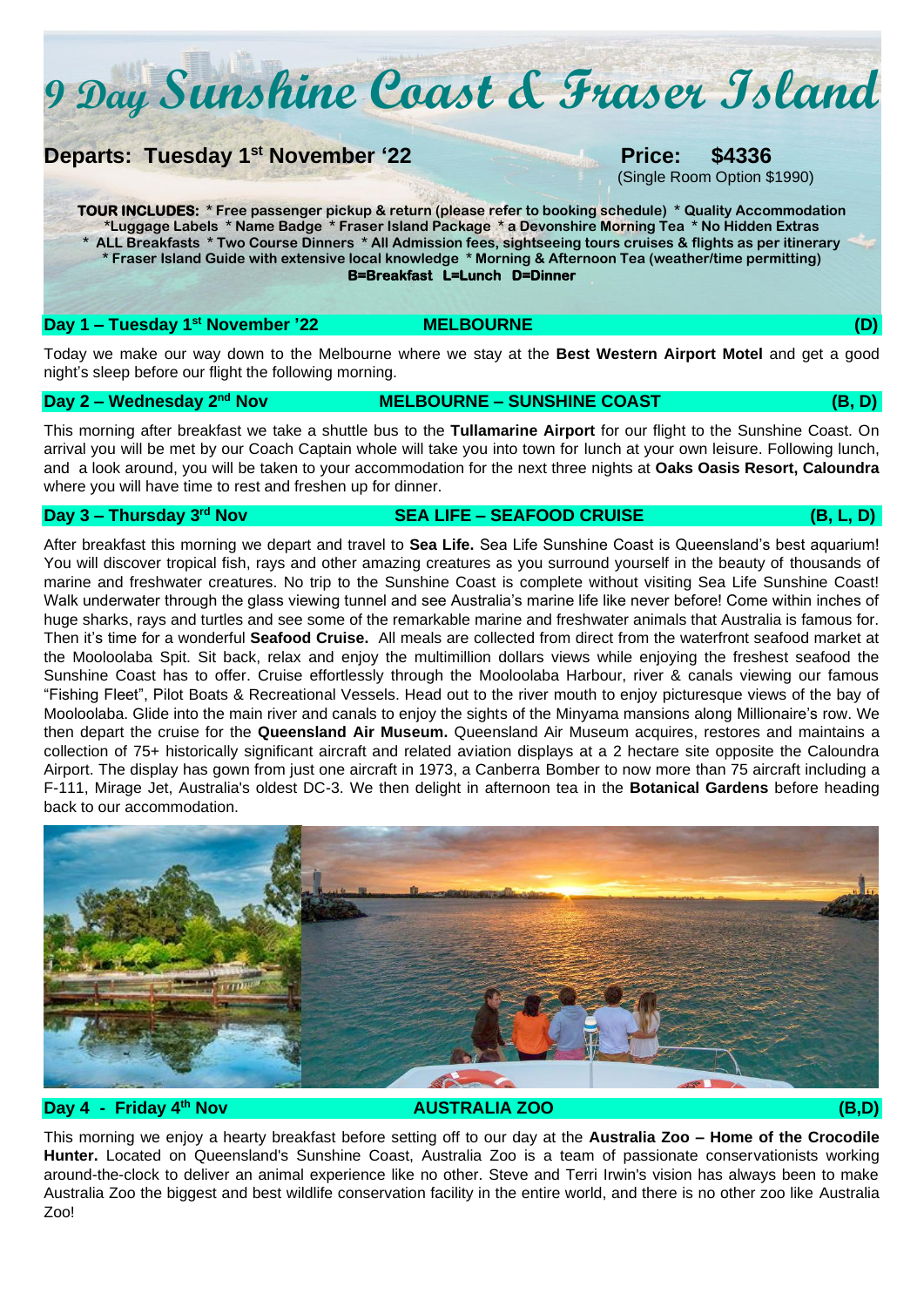#### **Day 5 - Saturday 5<sup>th</sup> Nov <b>HINTERLAND** (B,D)

This morning we head to the **Mary Cairncross Scenic Reserve** where we delight in a Devonshire Morning Tea. Mary Cairncross Scenic Reserve comprises 55 hectares of subtropical rainforest overlooking the Glass House Mountains landscape. A remnant of the rainforests that once covered the Blackall Range, the reserve is a living museum of diverse plant and animal life which will delight with its tranquility and beauty. Continuing on the theme of the beauty of nature we visit the **Maleny Botanic Gardens and Birdworld -** Lush property featuring walkways past exotic plants & waterfalls, plus bird & animal enclosures. After lunch we head to **The Big Pineapple.** The Big Pineapple is an iconic food-tourism destination, with a history of showcasing and celebrating Queensland's world-class produce. In the Big Pineapple's heyday, it was the nation's most popular tourism attraction, and is **now** making a come-back, with food again at the heart of our tourism. Then it's on to **Nutworks** - a proud supplier of macadamia nut in shell, kernel, flavoured nut products and confectionery. Have you ever wondered how their delicious nuts are produced? Come and [see!](https://www.nutworks.com.au/visit-nutworks) We leave the Macadamia nuts behind and venture into the world of Ginger at the famous **Ginger Factory.** Here, you will discover the world's largest operating ginger factory selling a vast range of the finest ginger products as well as fun rides, tranquil gardens as well as some [fantastic shopping](https://www.sunshinecoastpoint.com.au/attractions/shopping/)  [opportunities.](https://www.sunshinecoastpoint.com.au/attractions/shopping/) Then it's time to return to our accommodation and put our feet up.

#### **Day 6 - Sunday 6**

This morning, following breakfast, we head to **Hervey Bay**, stopping enroute for morning tea. On arrival in Hervey Bay we enjoy a spot of lunch before catching the Ferry to **Kingfisher Bay Resort.** We settle into our accommodation for the next three nights, before taking a wonderful **Sunset Cruise with nibbles.** Tonight's dinner is at the **Sand & Wood Restaurant.**

**therefore ISLAND** (B,D)

**Day 7 • Monday 7<sup>th</sup> Nov <b>FRASER ISLAND** (B, This morning we head out to explore Fraser Island on the **Beauty Sports Tour.** Visit stunning scenic sights such as Lake McKenzie, Central Station and Woongoolba Creek, Pile Valley, The Maheno shipwreck, Seventy-five Mile Beach, Eli Creek, Coloured Sands and Stonetool Sandblow and more. We enjoy lunch at **Eurong Beach Resort.** Late afternoon we enjoy Sunset Drinks at the Sunset Bar. Tonight's dinner is a the **Sand & Wood Restaurant.**

### **Day 8 - Tuesday 8**

**FRASER ISLAND** (B,D)

Following an early breakfast we head out on a **West Coast Explorer Cruise**. Cruise along the western coast of Fraser Island and explore the remarkable sights of the UNESCO awarded Great Sandy Biosphere. Our expert ranger crew will help you spot marine life along the way, including turtles, dugongs and dolphins, plus a range of coastal and migratory birds. We enjoy lunch at the **Sand & Wood Restaurant** with time to explore the **K'Gari World Heritage Centre**, a visual space where visitors can learn, appreciate and form a greater understanding for the natural wonder that is Fraser Island! The Discovery Centre features a series of informative panels and striking **photographs that give** an insight into the unique and complex ecology of the world's largest sand island. It is these natural values that led to the island's World Heritage listing back in 1992**.** Visitors can learn about the vegetation, such as rainforests growing from sand and pristine freshwater lakes, paired with the unique wildlife that inhabit this diverse landscape. This afternoon we take part in a **Ranger Guided Walk – Bush tucker talk & Bush Medicine.** We enjoy a bush tucker talk and taste experience. Explore the **Tastes of Australia program** and experience the delights of our native bush tucker ingredients. Nibble on native berries bursting with flavour, and relish in the **refreshing citrus of lemon myrtle,** as our Chef and Resort Ranger explain how these ingredients can be utilised in cooking. With an endless list of native ingredients on our doorstep, our Chef will present a selection in their natural, and raw state, detailing their origin, and pairing them with freshly cooked kangaroo, crocodile and emu. With many of the ingredients **grown on Fraser Island,** watch on as **Chef demonstrates how to use them,** presents the cooked dishes for you to taste, and shares some recipe secrets. As Australia develops its own modern cuisine, and bush tucker become increasingly popular, you'll be fascinated to hear how these foods can enhance various dishes. The Bush tucker talk and taste is a fantastic introduction to your Australian culinary journey, before indulging in a fine dining experience at **Seabelle Restaurant.**

## **Day 9 - Wednesday 9th Nov FRASER ISLAND - HOME (B,D)**

After breakfast it's time to say goodbye to Fraser Island as we board the Ferry back to **Hervey Bay.** We travel to the **Sunshine Coast Airport** where we board our flight back to **Melbourne.** On arrival in Melbourne you will be met by a Cardwell's Representative who will transport you back to your home, after a memorable Sunshine Coast and Fraser Island holiday.